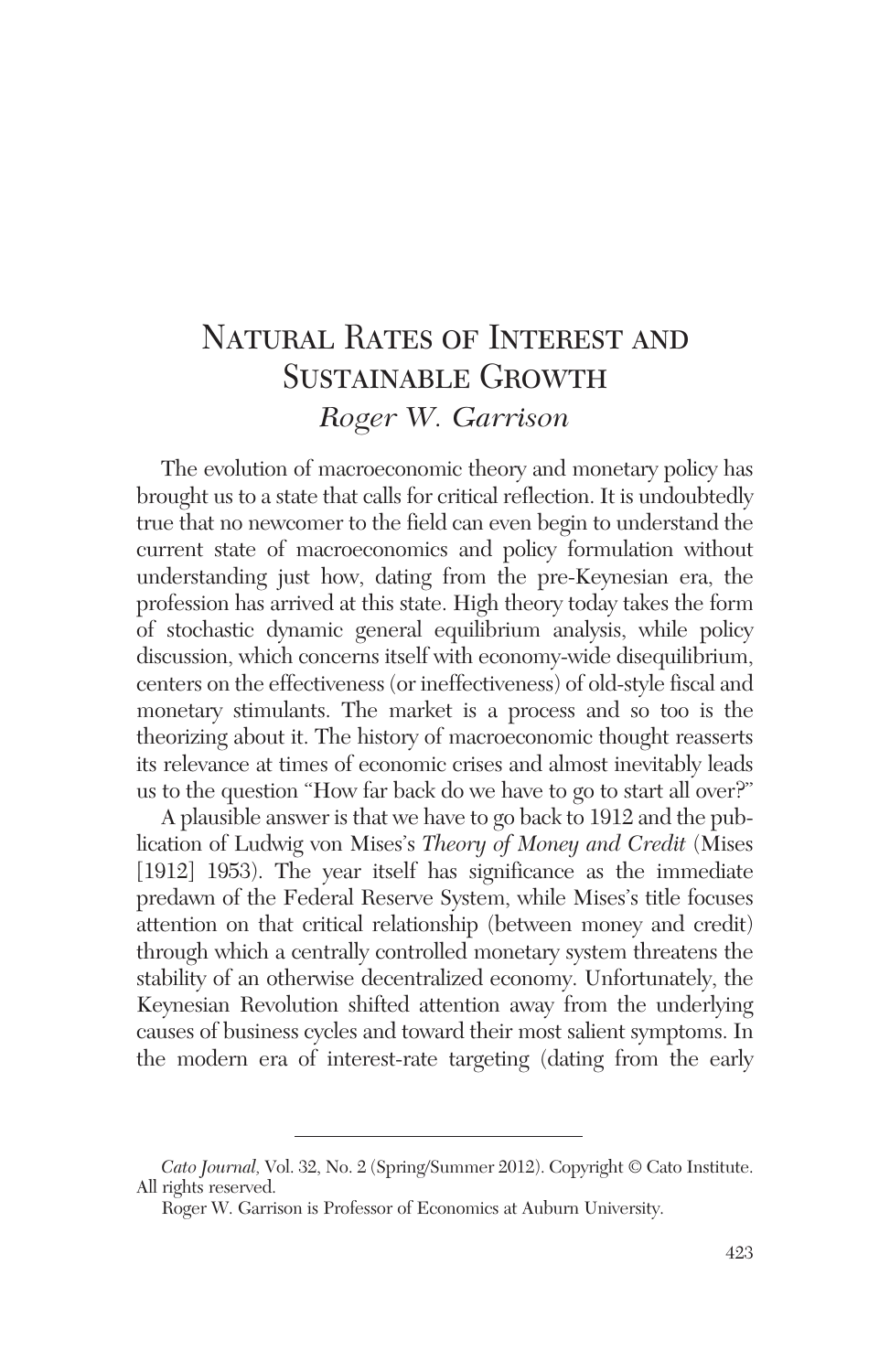1980s), the Federal Reserve's concern about the misallocation of credit has been largely overshadowed by its near-exclusive attention to unemployment and inflation.

Lip service to the goal of a long-run sustainable growth rate has been just that. If interest rates are manipulated with an eye to their short- and medium-run impact on the unemployment rate and their long-run effect on the rate of inflation, they cannot at the same time steer the economy along a sustainable growth path. The sustainability that the Federal Reserve has actually achieved is strictly (and perversely) an intercrises sustainability. For all too long, the Fed has acted to extend its own policy-driven booms, forestalling market corrections and hence making the eventual (and ultimately unavoidable) crisis more pronounced than it would otherwise have been. Maintaining a sustainable growth rate in the more worthy sense of avoiding those periodic crises would require the fullest recognition of interest rates in their fundamental role of allocating credit and hence allocating resources in ways that are consistent with people's willingness to save. If long-run macroeconomic stability is our goal, then due attention to the time element that characterizes both saving propensities and investment decisions is a strict prerequisite to assessing alternative policies and recommending reforms.

In an earlier article (Garrison 2009), I argued that the Federal Reserve's implicit observance of the Taylor Rule, according to which policymakers split the difference in various proportions between reducing cyclical unemployment and constraining inflation to some target rate (customarily 2 percent), was an ill-fated exercise in learning-by-doing. The problem is that the "doing" occurred about every six weeks, when the Fed's policy committee met to set interest rates, but the genuine "learning" occurred only about once every decade, when the cumulative discord between set rates and market realities precipitated still another economic crisis.

During the last half of 2003 and the first half of 2004, the Fed deviated from the Taylor Rule in the downward direction, setting a 1 percent target for the Fed funds rate. This move can be seen, in large part, as an attempt to maintain sustainability in the short-run sense of forestalling an inevitable downturn. The perceived need for exceedingly low interest rates on the heels of the Federal Reserve's extended conformity with the Taylor Rule suggests that the rule itself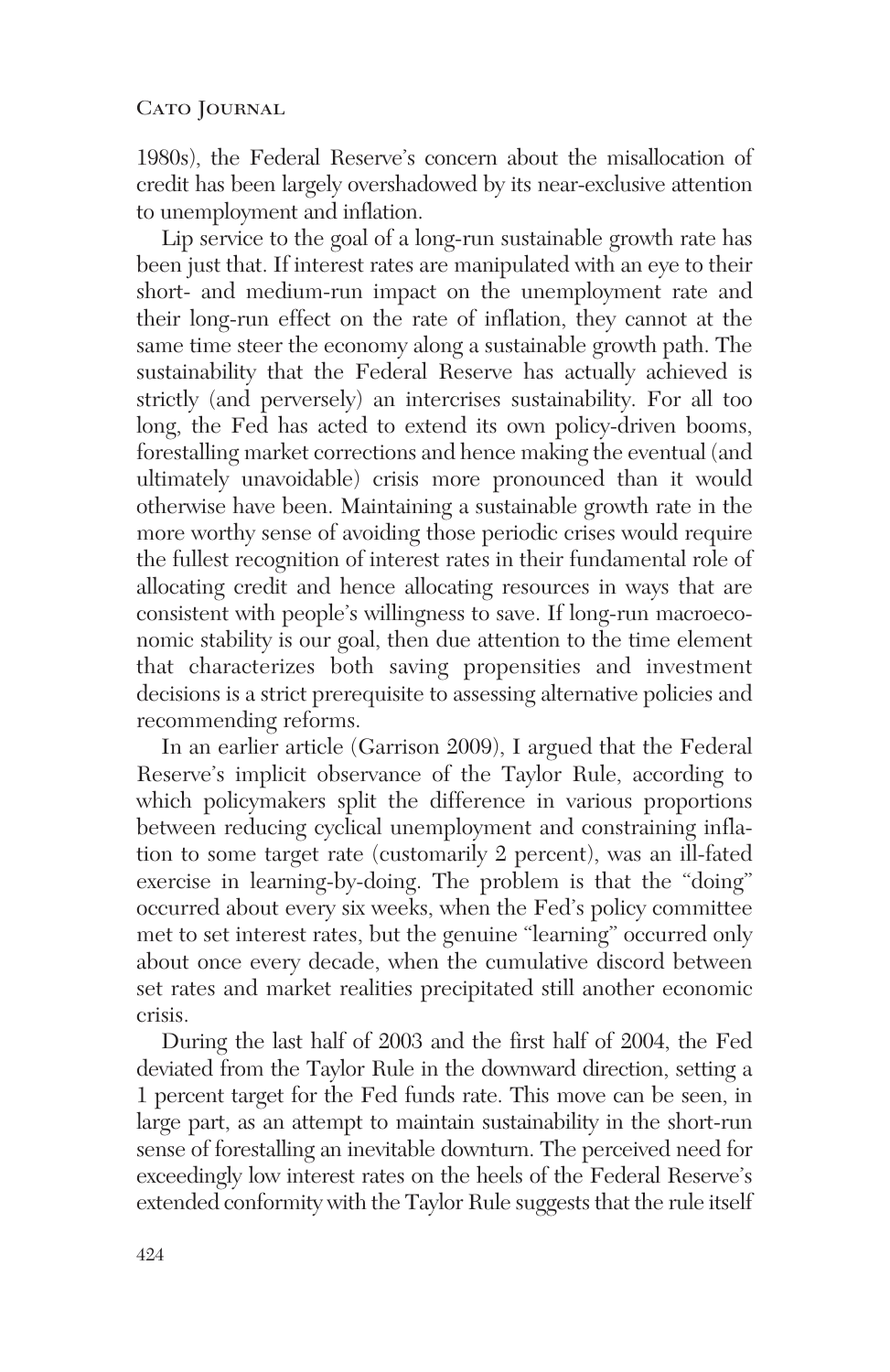is not conducive to sustainability in the longer-run sense of avoiding those periodic crises.

## Natural Rates of Unemployment and Interest

Hardwired into our macroeconomic thinking, particularly about policy issues, is the notion of a natural rate of unemployment. Though initially introduced as the wage rate or pattern of wage rates "that would be ground out by the Walrasian system of general equilibrium equations" (Friedman 1968: 7), the natural rate soon took on a more worldly meaning by its being associated broadly with real (as opposed to monetary) forces in the economy. In his 1976 Nobel Lecture, Friedman (1977) included among these real forces (in addition to the fundamentals of tastes, resource availabilities, and technology) legislative considerations affecting employment opportunities. Hence, minimum wage legislation, unemployment insurance, investment tax credits, and Social Security's minimum retirement age all have their separate macroeconomic effects, but they do not give rise to cyclical variation in macroeconomic magnitudes. The point, of course, is to identify, given any particular constellation of real forces, an ongoing, stable (i.e., cycle-free) rate of unemployment, a rate that is then christened the "natural rate." For some time now, macroeconomists have taken the natural rate to be in the neighborhood of 5–6 percent.

Though subject to change and not easily definable, the natural rate of unemployment is a benchmark for identifying rates above or below that rate—with deviation from the natural rate representing the unemployment rate's cyclical component. By contrast, structural unemployment, whatever its source, is seen as a separate category. Except for economists of the Austrian school, the structural component of unemployment, which is rooted in mismatches between workers' qualifications and employment opportunities, is not thought to be systematically related to the cyclical component.

The very term "natural rate of unemployment" was coined by Milton Friedman in explicit recognition of its being a close cousin to Swedish economist Knut Wicksell's "natural rate of interest" (Friedman 1977). By melding these concepts from Chicago and from Stockholm, we see that a healthy economy is one in which the unemployment rate and the interest rate are both at their natural levels.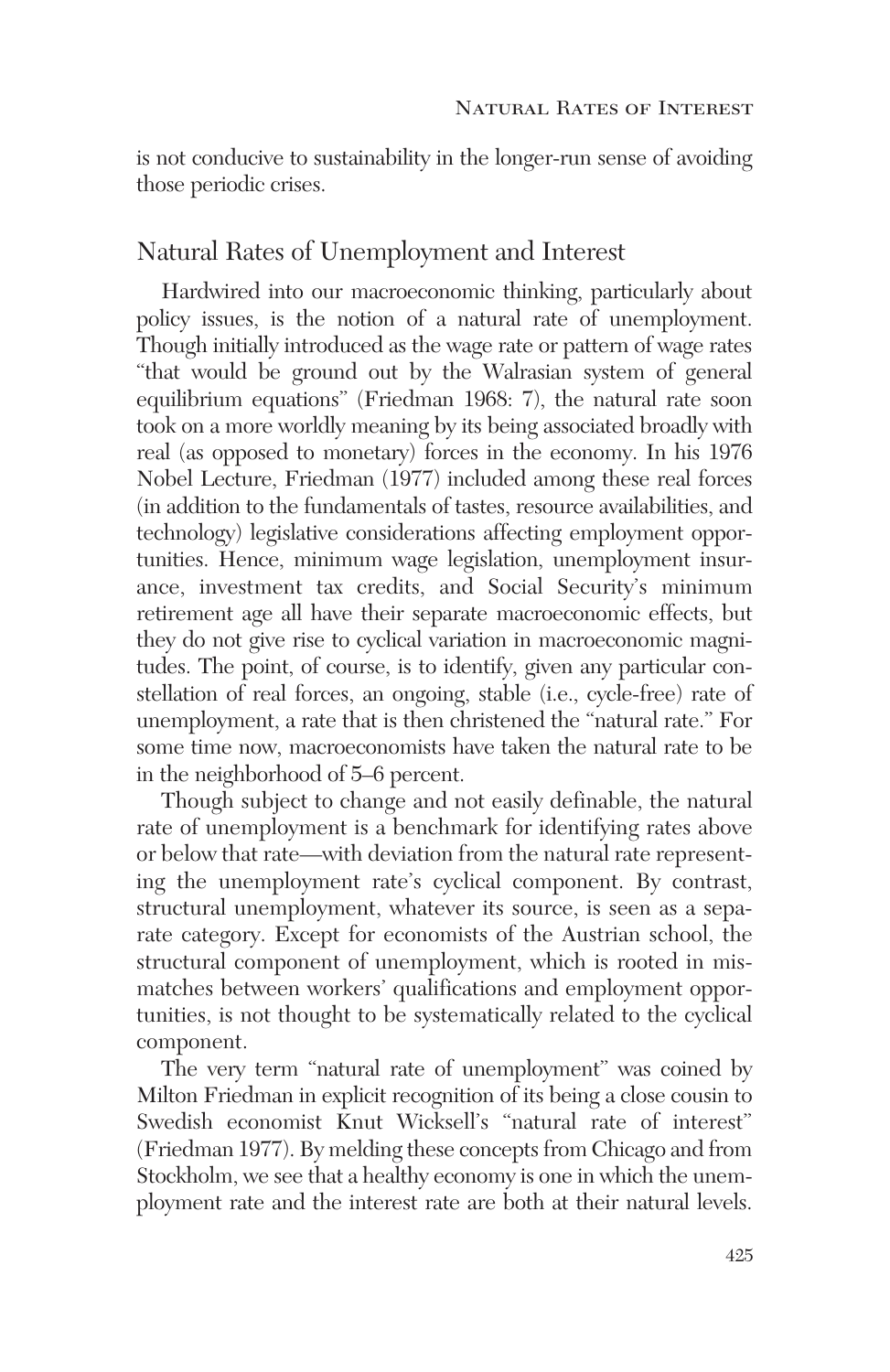In this happy circumstance, the economy's labor markets would be fully adjusted to the labor-leisure tradeoffs that characterize the working-age population and credit markets would be allocating resources in accordance with saving propensities. With both rates at their natural levels, there would be no call, at least on these counts, for any proactive policy adjustments.

Thinking in terms of these complementary natural-rate concepts reveals a fundamental tradeoff in Federal Reserve policymaking, a seemingly obvious tradeoff in the light of the Fed's operating procedure of interest-rate targeting. Given this procedure and consistent with the Taylor Rule in circumstances of low inflation, an unemployment rate above the natural rate (e.g., 9 percent) calls for monetary ease (i.e., for lowering interest rates), whereas an unemployment rate below the natural rate (e.g., 4 percent) calls for monetary restraint (i.e., for raising interest rates.)

But what if market interest rates were initially at their natural levels? In that case, dealing with a labor-market problem by targeting a different Fed funds rate would create a credit market problem. More specifically, bringing the overall rate of unemployment down to its natural level by lowering interest rates would drive a wedge between propensities to save and decisions to invest. Equally significant if not more so, differential interest-rate sensitivities in the investment world would result in a systematic misallocation of credit—and hence in distortions of the patterns of wage rates and the prices of producer goods. Artificially cheap credit unduly favors durable capital (including housing), durable consumer goods, and time consuming production processes. Attention to this "malinvestment" (reflecting differential interest-rate sensitivities), as distinct from the more conventionally conceived over- or under-investment, is unique to the Austrian theory as set out by Mises ([1912] 1953) and developed by Mises ([1940] 1966; 1978), F. A. Hayek ([1935] 1967, [1939] 1975), and others. The recognition of the effect of differential interest-rate sensitivities on the allocation of capital and its labor complement imply that, contrary to mainstream thinking, a key aspect of the structural component of unemployment is in play during the course of the business cycle.

Malinvestment in the Austrian theory is most straightforwardly associated with the expansion phase of the business cycle, during which unemployment is in the natural or below-natural range. A credit-driven boom entails excessive investment, particularly in the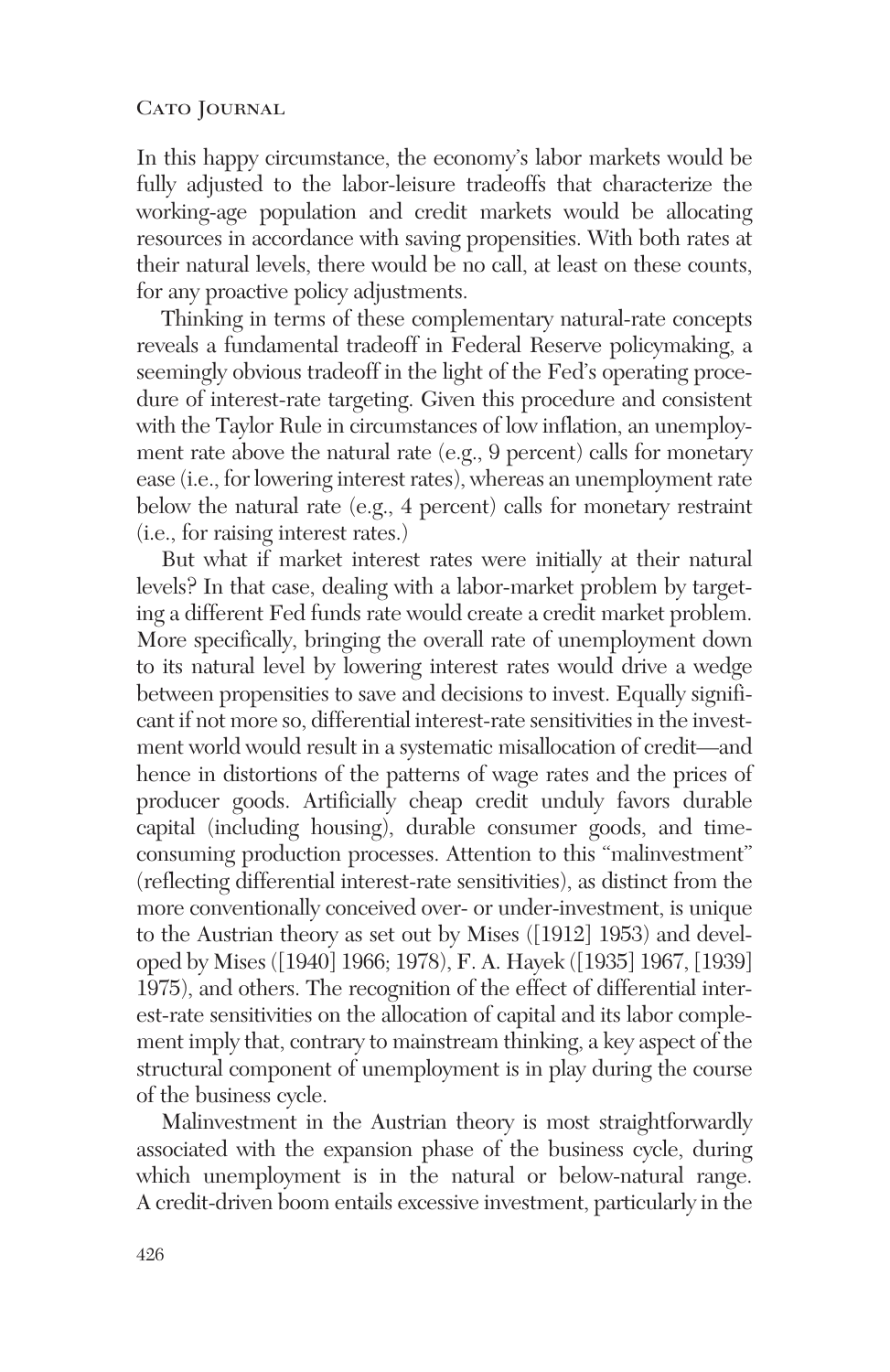interest-rate sensitive sectors of the economy. It is this malinvestment and the implied distortion of the temporal pattern of investment relative to saving propensities that eventually necessitates a correction (a bust in the more dramatic episodes) and a subsequent realignment in accordance with the underlying economic realities.

With appropriate modifications, the concept of malinvestment is also relevant in the analysis of credit expansion during the recovery phase of the cycle. In a slack economy, no less so than in an expanding one, the policy tradeoff implied by the two natural rates is still in play, while issues of liquidity and capital adequacy in the financial sector tend to dominate the thinking of the Federal Reserve. The intended effect of a monetary stimulus (i.e., a low-interest-rate policy) is to saturate the economy with liquidity and increase investment generally, and with it the level of employment. Recession-level interest rates are already low, owing to a weak demand for investment funds. The effect of lowering them still more would be to perpetuate and even intensify the malinvestment that characterized the boom and, hence, to forestall a genuine recovery. This perverse resourceallocation effect was of particular concern early on to Hayek ([1928] 1975) and other Austrian economists.

## The Entrepreneurial Component of the Market Rate of Interest

At root, the natural rate of interest reflects intertemporal preferences on both sides of the market for loanable funds. Intertemporal preferences can vary with the attitudes (time perspectives) of individuals and, for the economy as a whole, with changes in demographics. Intertemporal preferences can also vary with changes in the perceived profitability of investment undertakings. Mises ([1940] 1966: 539–41) dealt with these changes in intertemporal preferences by highlighting "time preference" (on the supply side of the loanable funds market) and the "entrepreneurial component" (on the demand side).

Newly perceived profit opportunities stemming from technological advances allow for a sustainable increase in the rate of economic growth. Prospects for greater profits affect the demand side of the market for investment funds. Interest rates rise accordingly, calling forth additional saving to fund the investments. The higher interest rate, a new natural rate, reflects the change in underlying economic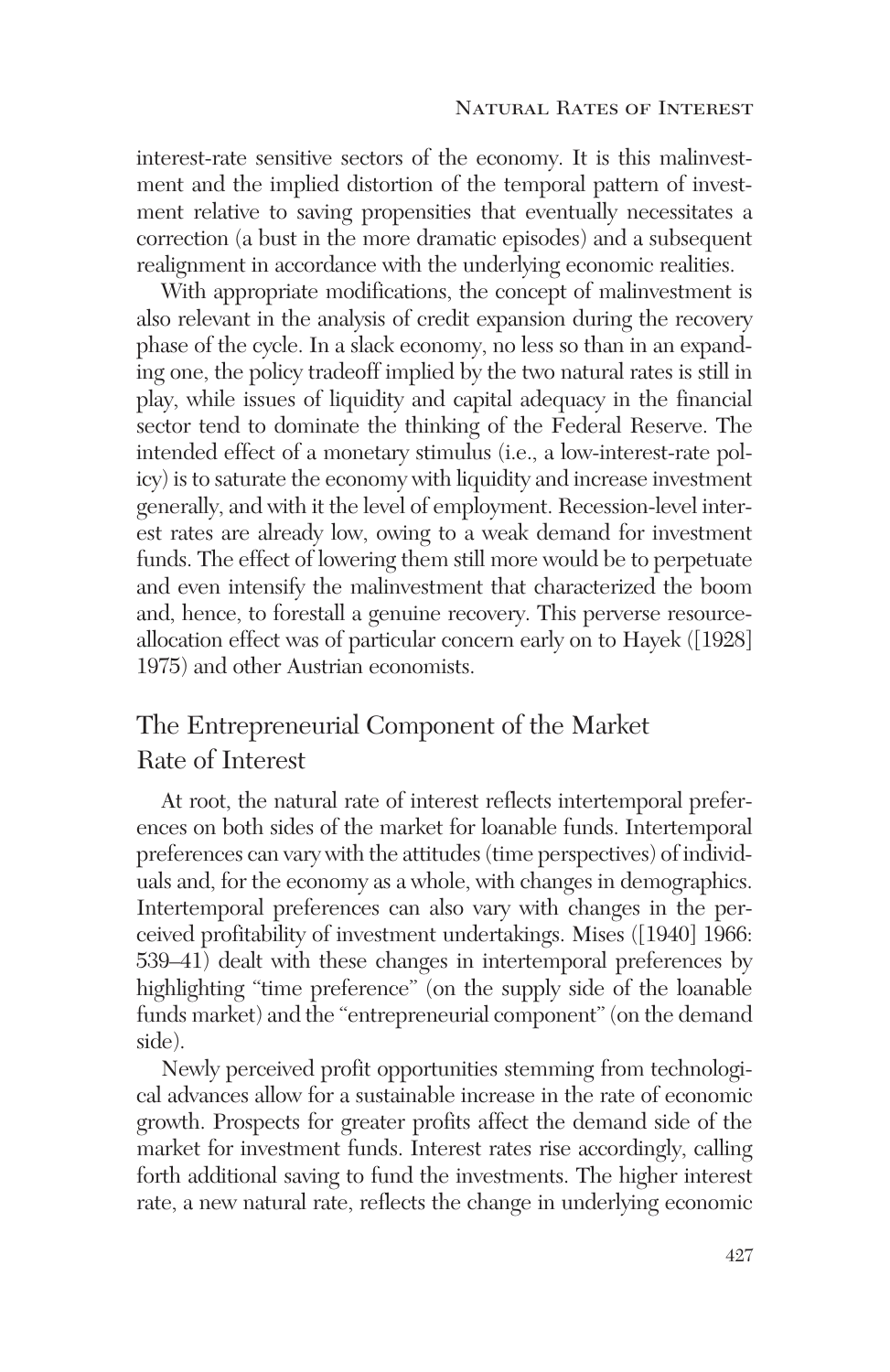realities. This demand-side effect in the form of newly perceived profit opportunities would be categorized by modern neoclassical economists as an increase in productivity. But whether linked directly to the technological advance or to the enhanced prospects for profits as perceived by entrepreneurs, the increase in the demand for investment funds requires no proactive response by the central bank. However, the Federal Reserve typically does respond in such circumstances with monetary ease. It increases the supply of loanable funds, keeping interest rates from rising or at least causing them to rise less than they otherwise would have. This monetary ease is not seen by the policymakers as monetary stimulation but rather as monetary accommodation. The Federal Reserve accommodates growth, or, in terms reminiscent of the legislation that created the central bank, it accommodates the "needs of trade."

But at what rate of interest should the increased demand for credit be accommodated? Is it the rate that prevailed before the technological advances and the resulting perception of the new profit opportunities? Is it some other, higher or lower rate? And if so, what rate and how is it determined? The only readily defensible answer to these questions is that due accommodation is provided by the market itself. A higher rate of interest accompanies the increased demand for investment funds. Accordingly, technological advances are limited by the increment of saving brought forth by the increase in the interest rate. Thus, the new rate of interest, like the old one, is best left to market forces rather than to monetary policy. And both rates, before and after, are natural rates—although the very presence of a central bank make their natural-rate status difficult to verify. Probably the most that can be said is that if the Federal Reserve abstains from responding proactively to a technological advance, then the new interest rate will be as natural as the old rate.

In episodes of technological progress during which the rate of interest is held below the natural rate by accommodative monetary policy, actual market rates of interest may not seem particularly low—and may even be seen as high in comparison to the historical norm. This situation may be the case even assuming no increase in the actual or expected inflation rate. During such episodes, the rise in the natural rate of interest (due to the increase in the entrepreneurial component) is being wholly or partially offset by monetary accommodation. The dynamics of credit expansion are piggybacking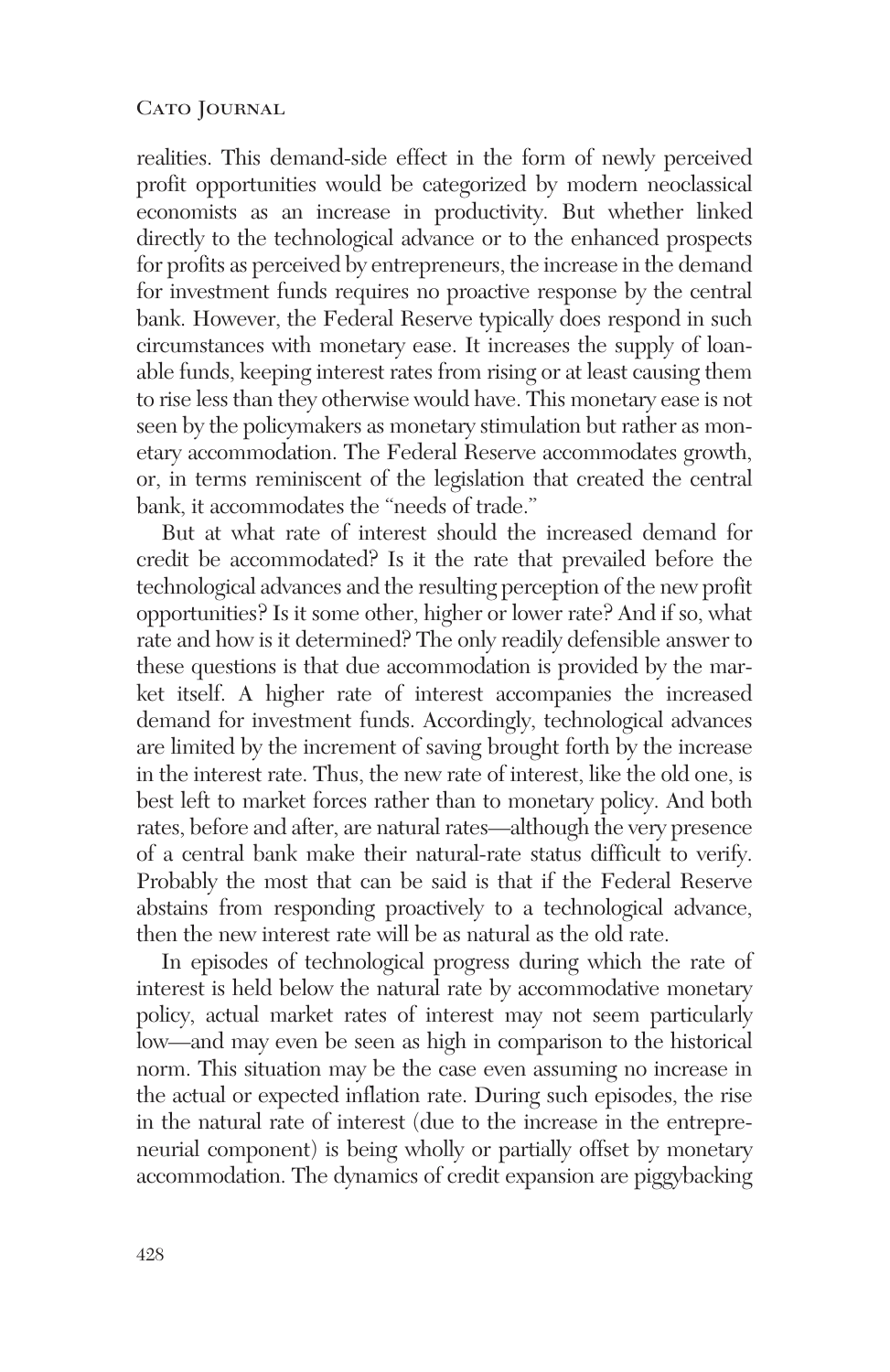on the dynamics of technology-driven growth. In terms of the equation of exchange (MV-PQ), both total output (Q) and the money supply (M) are rising. And absent any significant change in money's velocity of circulation, the net effect on the price level may be nil.

The equation of exchange, of course, was the launching pad from which monetarism of the 1960s and 1970s countered Keynesianism of the 1950s and 1960s. But that equation is blind to the misallocation of credit during the Federal Reserve's accommodation of a technology-driven increase in the economy's growth rate. With interest rates held below the natural rate, credit demands in interest-sensitive sectors of the economy are unnaturally strong. Labor and other resources are misallocated in those directions. The Fed does worry during this phase about the accompanying "asset inflation," though ultimately it opts to leave the pricing of assets to be determined by market forces. But high asset prices follow directly from discounting future profits on the basis of low interest rates. So, shouldn't the Fed's concern that asset prices are too high really be a concern that interest rates, which the Fed does *not* leave for the market to determine, are too low relative to the natural rate?

The inattention to the effect of manipulating interest rates on the allocation of resources traces to the high level of aggregation that dominates the thinking of today's macroeconomists. Hayek's earliest work in monetary theory (Hayek [1928] 1975) is an extended demonstration that the whole process of a credit-driven boom and subsequent bust is concealed within the macroeconomic aggregates that populate the equation of exchange.

In principle an Austrian-style boom and bust can occur without there having been any change at all in the underlying nonmonetary forces. Purely political considerations may motivate the Federal Reserve to expand credit, trading future price-level stability (and long-run growth-rate stability) for current decreases in the unemployment rate. This dynamic, spelled out in terms of an exploitable short-run Phillips curve, characterizes the political business cycle theory associated with the Public Choice school and suggests a noncoincidental alignment of the business cycle with the election cycle. It is this theory that gives credence to the charge that Arthur Burns helped facilitate the reelection of Richard Nixon in 1972 and that Alan Greenspan played a similar role in the reelection of Bill Clinton in 1996.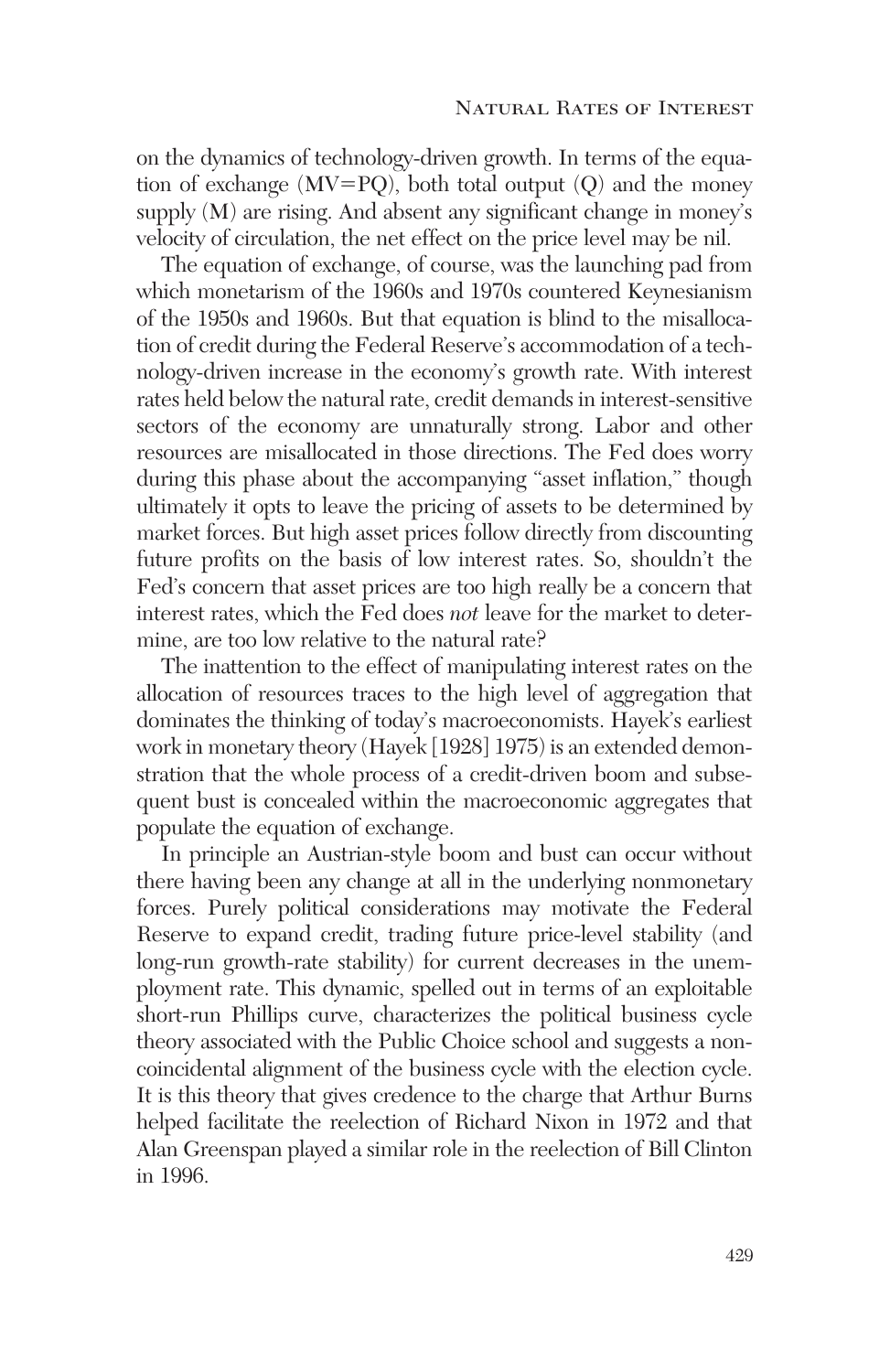## Recent Boom-Bust Episodes: A Critical Comparison

In many instances of cyclical variation (and arguably in most), a full-bodied history of the economic conditions and policy objectives is essential to our understanding the particular nature of both boom and bust. Apart from the pure Public Choice scenario, increased centralbank credit is a response to some specific change in the underlying credit market conditions. Accordingly, important differences among historical episodes stem from differences in those underlying changes.

#### *The Digital Revolution*

The final decade of the 20th century provides us with a case study in credit misallocation during a period of technology-driven growth. In 1993, while still dealing with the fallout of the Savings and Loan crisis, the Federal Reserve kept the Fed funds rate low (around 3 percent). This rate was low both by historical standards and relative to most any plausible estimate of the natural rate. But during the rest of that decade, the ongoing maturation of the Internet and of other aspects of the digital revolution was a significant factor affecting credit markets and the economy's growth rate. Interest rates rose, registering the opposing effects of increased profit opportunities and Federal Reserve accommodation. The Fed funds target rate was kept in the neighborhood of 5 percent until the turn of the century, when worries about inflation led to stepwise increases to 6.5 percent, the target rate remaining at that level through the second half of 2000. Actual inflation had remained in check in this seemingly "new economy," as it was came to be called, while the unemployment rate descended toward the 4 percent mark just before the turn of the century and then dipped below 4 percent a few times during 2000 (this despite the higher Fed funds rate). The Fed funds target rate was dramatically lowered starting in early 2001, when worries about the weakening expansion dominated the Fed's thinking. The characteristics of the expansion and subsequent contraction were consistent with interest and unemployment rates below their natural rates.

The unemployment rate was readily recognized as less than the natural rate of 5–6 percent. Admittedly, the interest rates that prevailed during the mid-to-late 1990s cannot so easily be declared below the natural rate. There is a much less specific notion or convention as to what the natural rate of interest is, let alone how much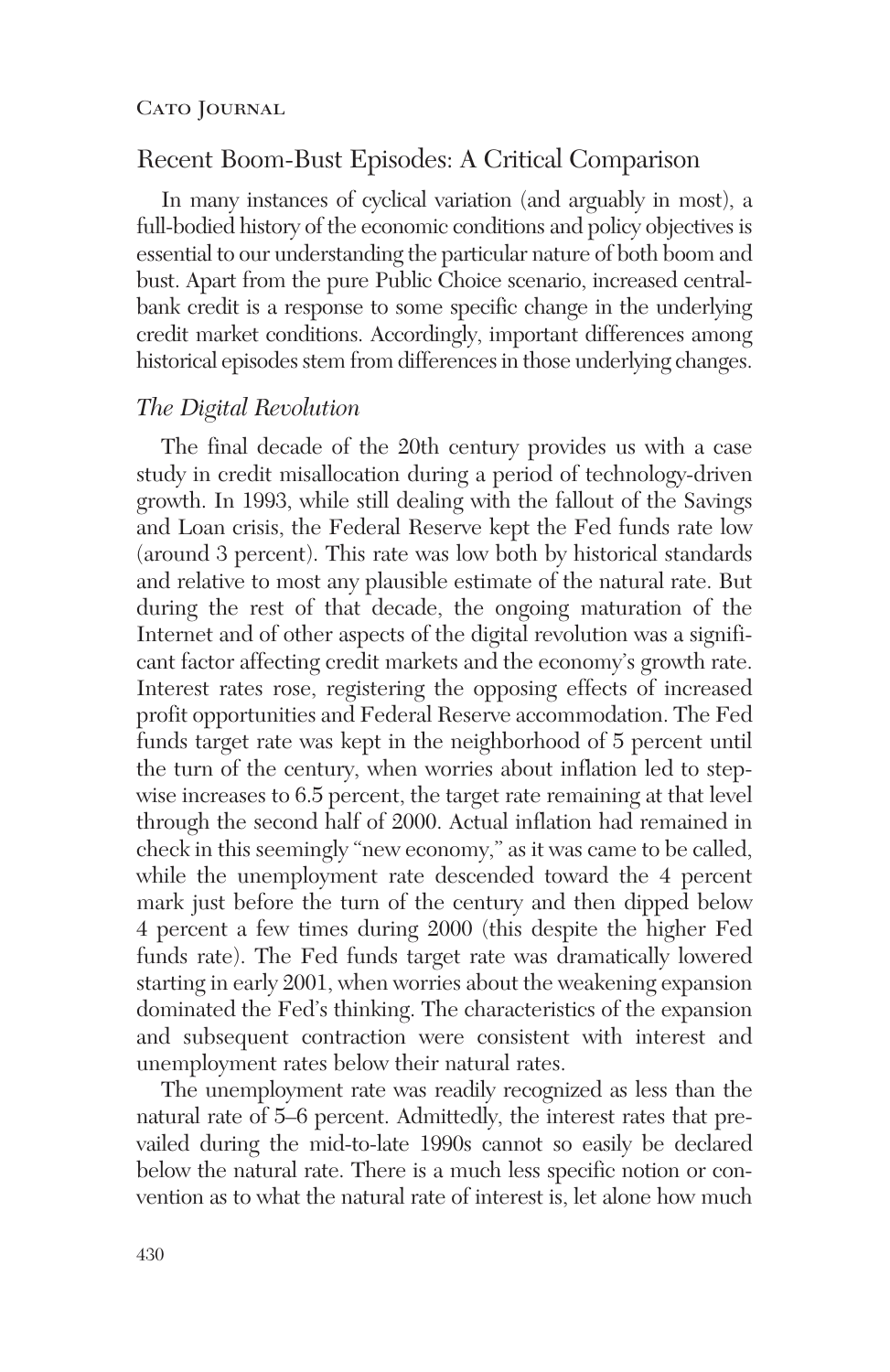it rises or falls in response to changes in underlying real factors. Newly perceived profit opportunities, which undoubtedly raised the natural rate during that period, are inherently difficult to quantify. And the difficulties multiply when we realize that the perceived profit opportunities are due partly to real factors and partly to favorable credit conditions. Still, we can say that to the extent the increased demand for credit was accommodated by the central bank rather than by the market itself, interest rates were low relative to the natural rate and credit was misallocated in the direction of interestsensitive undertakings.

This Austrian-style misallocation of credit misdirected resources into excessively future-oriented activities generally, but investments related to the digital revolution were the most dramatic aspect of the credit-augmented expansion.<sup>1</sup> The eight-month contraction that began in March of 2001, popularly called the "dot-com bust," fits neatly into the Austrian story, with credit expansion having piggybacked on the digital revolution. The unemployment rate eventually rose above 6 percent as a significant portion of the formerly perceived profit opportunities vanished in the discoordinated economy.

#### *The Housing Bubble*

Recognizing the applicability of the Austrian theory to the dotcom boom and bust sets the stage for a revealing comparison of that episode with the more recent housing-led boom and bust. The similarity follows from the misallocation in both instances of credit and hence of resources. The differences derive from the contrast between the changes in the nonmonetary forces that underlay the two episodes. While there were some technological developments underlying the most recent expansion, the most dramatic development was rooted in the federal government's policies affecting the market for mortgages.

Promoting home ownership beyond what the market itself would bring about has a long history. Initiated by Hoover's "Own Your Own Home" campaign in the late 1920s, extra-market support for home ownership was institutionalized by Roosevelt's National

<sup>&</sup>lt;sup>1</sup>Internet-based upstarts that incurred losses during their market-building phase but nonetheless enjoyed increasing market value of their equity shares were the 1990s' counterpart of the excessive investment in durable capital that characterized earlier cyclical episodes.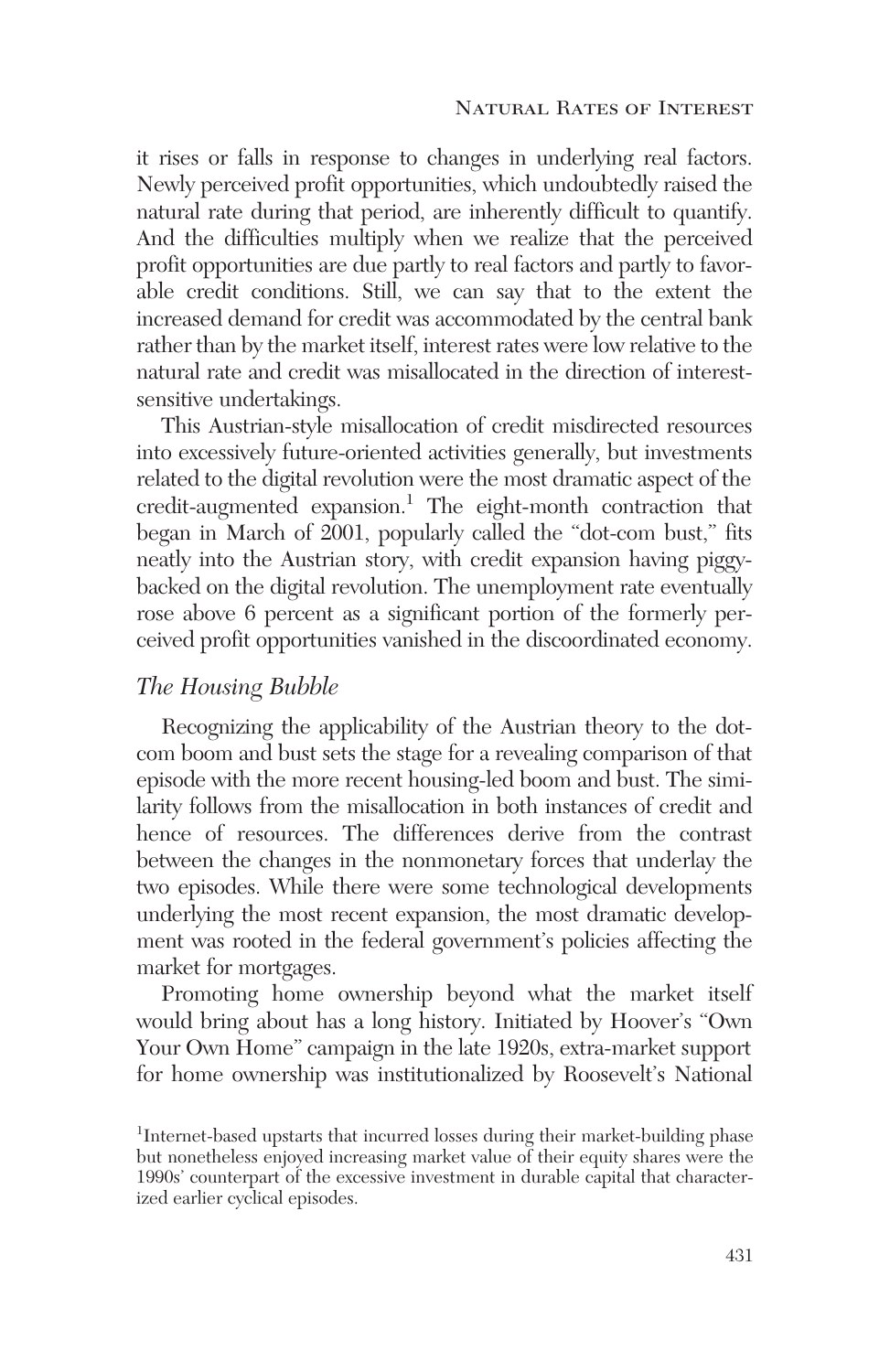Housing Act of 1934, which created the Federal Savings and Loan Insurance Corporation. The two large government-sponsored enterprises Fannie Mae (created in 1938) and Freddie Mac (1970), with their de facto loan guarantees, became the heavy lifters. During the Carter administration, mortgage lending was deliberately extended in the direction of low-income, high-risk borrowers by the Community Reinvestment Act of 1977, a critical piece of legislation that was strengthened in 1985 and again in 1999.

It was during the George W. Bush administration, however, that the mortgage-lending flood gates were opened wide. Federal guidelines on mortgage-lending practices were dramatically relaxed, allowing teaser loans and no down payments even in lending to those with the shakiest credit histories. Fannie and Freddie, meanwhile, absorbed the riskiness of mortgage loans, meaning that taxpayers eventually would have to absorb the eventual losses in one form or another. But during the early years of the 21st century, when the riskiness of mortgage loans was hidden away in those governmentcreated mortgage institutions, the techniques of modern finance (involving mortgage-based securities and all manner of derivatives) allowed the proliferation of mortgage lending to infect the economy's entire financial sector. And true to the Austrian theory, the misallocated credit and hidden risks led inevitably to a crisis.

### *Contrasting Episodes*

The movements of interest rates (including changes in the Fed funds target rate) during the housing boom were qualitatively different from the movements during the dot-com boom. On the eve of the dot-com boom, the Fed Funds target rate was low in wake of the Savings and Loan crisis and was then raised (from 3 to 5 percent) in a partial accommodation of increased demand for credit. On the eve of the housing boom, the Fed Funds target rate was low in wake of the dot-com crisis and then was lowered still more (from 1.75 to 1 percent) as the Fed followed the market rate down in recognition of the increased supply of credit. This increased supply of loanable funds in U.S. markets, typically attributed to an increase in global saving, was due in some part to an increased eagerness of financial institutions to supply credit to mortgage markets.

In sum, the dominant changes in the underlying real factors in the dot-com episode took the form of an increase in the *demand* for credit, putting *upward* pressure on interest rates; the dominant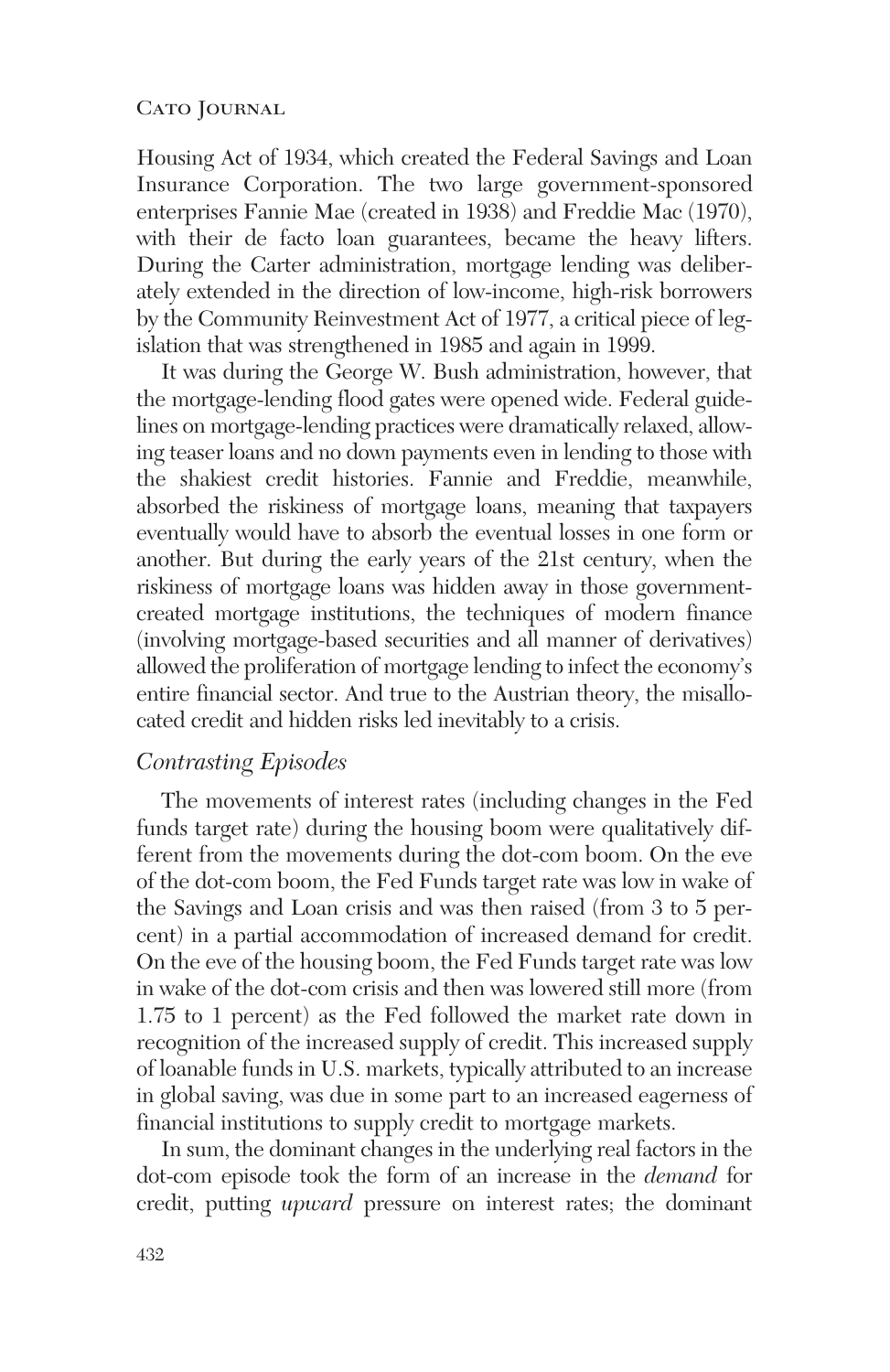changes in the underlying real factors in the housing episode took the form of an increase in the *supply* of credit, putting *downward* pressure on interest rates. In the earlier episode, the Federal Reserve moved to counter the upward pressure of interest rates, causing actual interest rates not to deviate greatly from the historical norm. In the later episode, the Federal Reserve moved to reinforce the downward pressure on interest rates, causing the actual interest rates to be exceedingly low relative to the historical norm. Although the judgment, made retrospectively by economists of virtually all stripes, that the Fed funds target rate was "too low for too long" between mid-2003 and mid-2004, it was almost surely too low for too long relative to the natural rate in both episodes.

The contrast between the dot-com boom and the housing boom reveals differences in the relative severity of the subsequent busts and relative difficulties of the recoveries. In the earlier episode, there was something real and growth-rate enhancing that underlay the monetary dynamics. Technological advancements that sparked and fueled the digital revolution were real and positive developments that could translate into a sustainable increase in the economy's growth rate. The sustainability, however, was contingent on the increased growth being accommodated solely by increased saving at the new natural rate of interest. That is, abstracting here from the inflow of savings from abroad, the sustainability of the technology-led boom required that the reaction to the rightward shift in the demand curve for investment funds be a northeastward movement along the supply curve of loanable funds, with the consequent market-clearing rate of interest constituting the new natural rate.

Monetary accommodation during the dot-com boom shifted the supply of loanable funds rightward, countering the upward movement of market interest rates. To some extent the monetary injection substituted for genuine saving, but the net effect was to increase the supply of loans (i.e., of genuine saving plus newly created money). The Fed-bolstered increase in the growth rate, experienced generally throughout the economy and dramatically in the technologyenhanced sectors, was the unsustainable component of the growth rate. When boom turned to bust, however, the subsequent economic contraction was cushioned to some extent by the underlying sustainable component of the increased growth rate. And the recovery phase was correspondingly robust.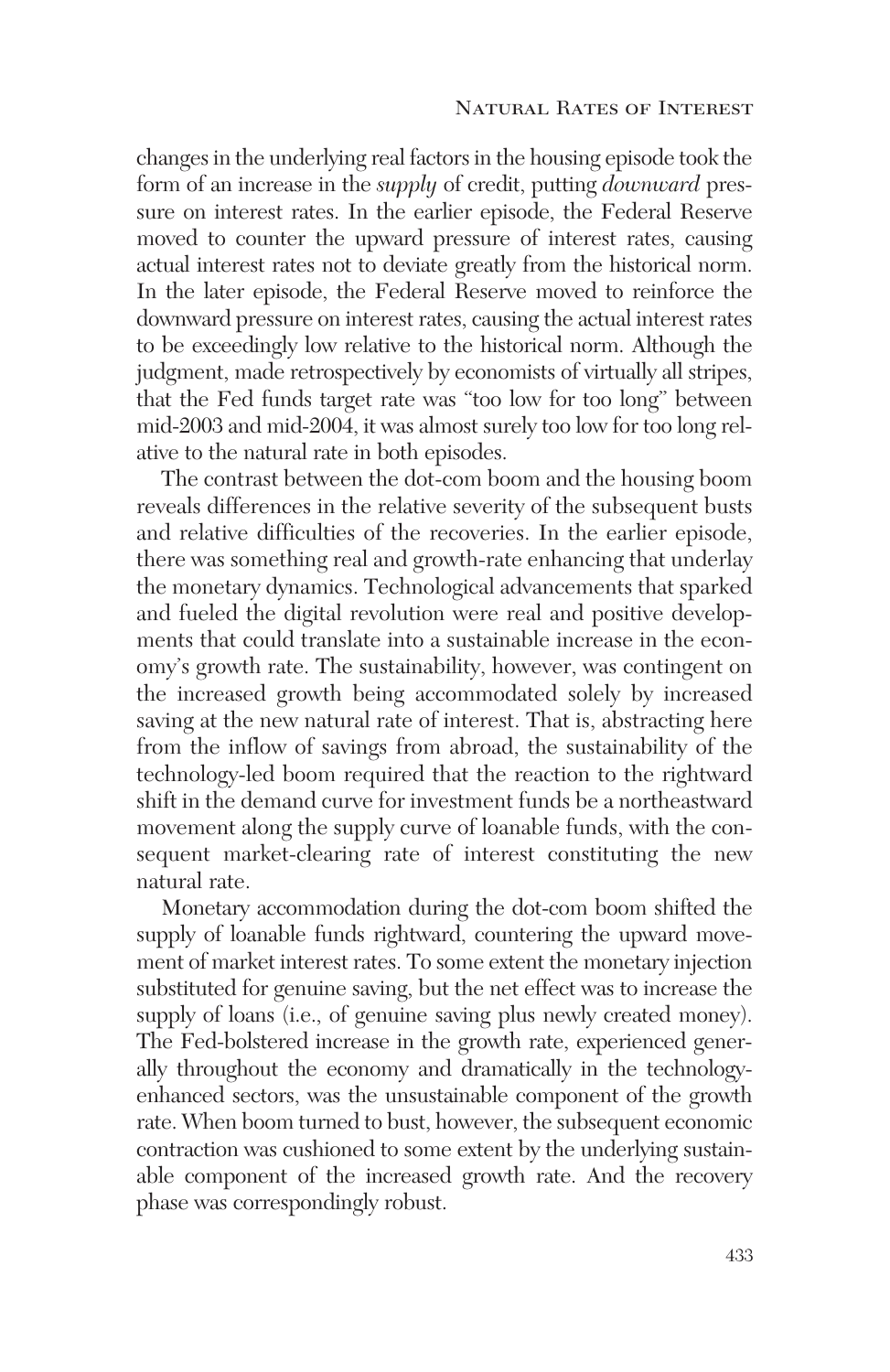There was also something real that underlay the monetary dynamics of the housing-led boom (real in the sense of nonmonetary). But, unlike the technological developments that underlay the earlier episode, the government decreed mortgage-lending policies that gave rise to the housing boom were not a net positive for the economy. They were not growth-enhancing. Rather, they were market distorting. With Fannie and Freddie fully in play and with dramatically relaxed standards for credit worthiness in mortgage markets, housing, and related sectors of the economy were favored at the expense of other sectors. Savings flowed in the direction of housing markets to take advantage of the artificially low riskiness. Had the Federal Reserve not added to the supply of loanable funds, borrowing costs in other sectors of the economy would have risen. With Federal Reserve accommodation, however, interest rates generally were lower—and lower still as the housing market took on the character of a bubble—about which the Federal Reserve remained agnostic, at least publicly, almost to the end. As the bubble began to weaken, posing a threat to the financial sector and other overextended sectors, the Fed had to choose between (1) raising rates high enough to prick a bubble that would, in any case, eventually pop on its own and (2) keeping rates low enough to extend the period of intercrisis stability. True to its nature, the Fed chose to take credit for keeping the good times going a little longer rather than take the blame for bringing on the bad times.

When boom turned to bust in 2008 and the contraction began, there was no underlying, growth-enhancing component of the boom to serve as a cushion. At the same time the economy had to recover from a credit-induced misallocation of resources, it also had to recover from the mortgage-market distortions associated with the socialized risk taking and amplified by excessively lax standards for credit worthiness. This circumstance alone suggests that, in comparison with the technology-led boom and bust, the contraction would be more severe and the recovery more difficult.

Predictably, the reaction of the Federal Reserve (beyond the rescuing of failing financial institutions) was to push interest rates still lower, reducing the Fed funds rate virtually to zero in late 2008 and more recently pledging to keep it near zero through the first half of 2013. While this strategy, as reinforced by "quantitative easing," has led to an enormous buildup of liquidity in the banking system, it has severely retarded the needed correction of the misallocations of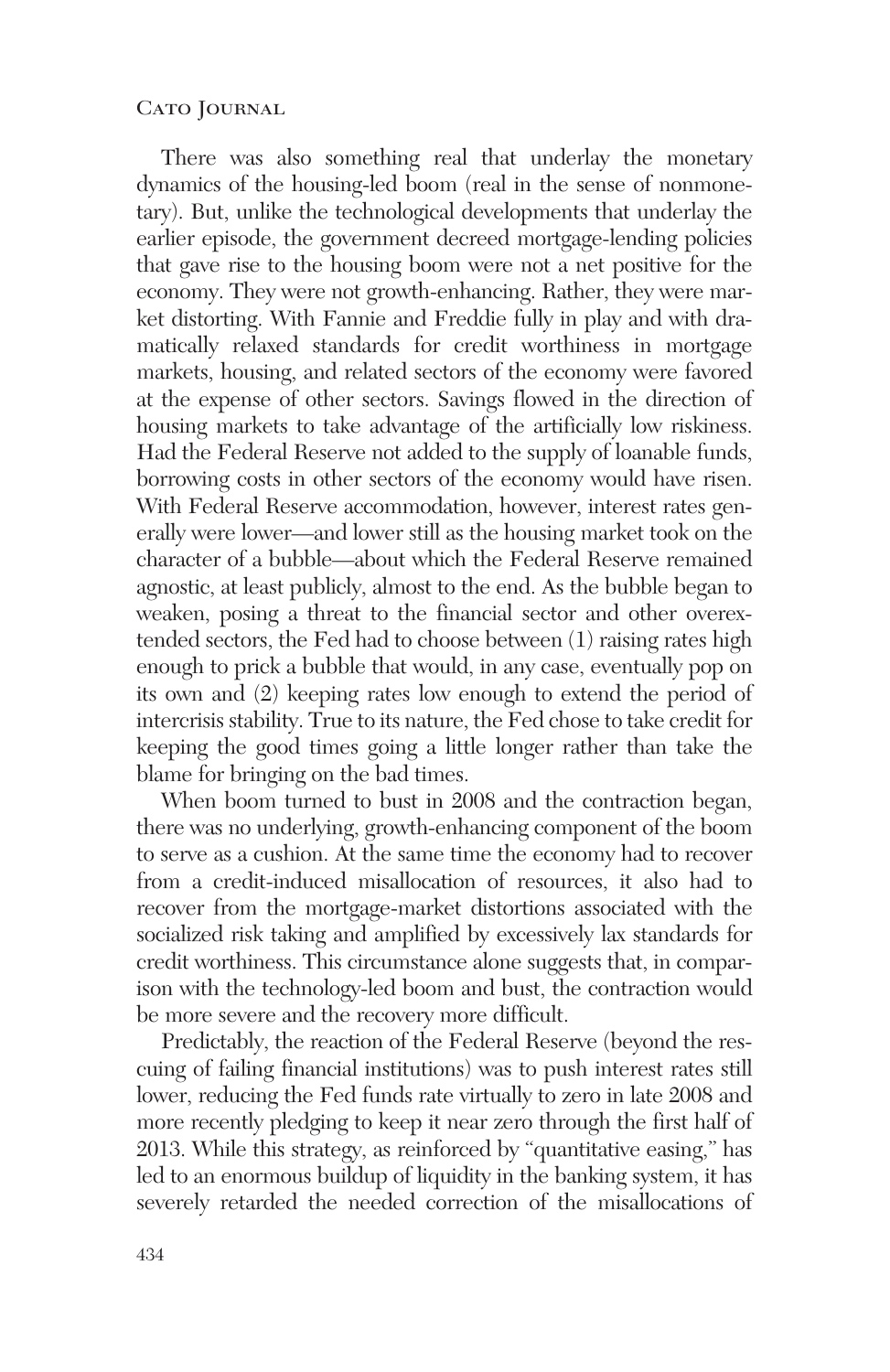labor and other resources that occurred during the boom. The claim is often made in connection with both monetary policy and fiscal policy that the economy can't recover until the housing market recovers. But the Austrian perspective, with its attention to credit misallocation, suggests that the housing market will be the market that recovers last. Resources need to be moved out of housing and other interest-sensitive investments and absorbed into other parts of the economy, allowing the growth in population eventually to absorb the excessive housing stock. All attempts by policymakers, both monetary and fiscal, to entice construction workers back into their construction jobs (and entice workers generally into interest-sensitive investment activities) can only delay the recovery.

## Conclusion

The Austrian theory is unique in recognizing that structural unemployment deriving from differential interest-rate sensitivities is an integral aspect of cyclical unemployment. This is not to deny that a post-bust self-reinforcing downward spiral of earning and spending can dominate in actual cyclical episodes. Hayek recognized this aspect early on as a "secondary contraction," but he saw the distortion of credit markets and consequent misallocation of resources during the boom as the underlying problem. And he recognized that the central bank's attempt to reverse the secondary contraction and hasten recovery by holding interest rates low can blunt the market forces that otherwise would reallocate resources in accordance with a newly emerging natural rate of interest.

Provoked perhaps by the Taylor Rule's track record, discussion has now focused on the Federal Reserve's interest-rate targeting and the prospects for identifying a more suitable target. The equation of exchange, MV-PQ, offers a virtual menu of possible targets but with no choices that are directly relevant to the issue of credit misallocation. Further, targeting the money supply (M), the target of choice for monetarists, was effectively taken off the menu by the passage of the Depository Institutions Deregulation and Monetary Control Act of 1980. Post DIDMCA, the various monetary magnitudes all blended at the margins and with no discernable magnitude identifying itself as *the* money supply.

An unsigned opinion piece in an August 2011 issue of *The Economist* suggested that the Fed should target nominal gross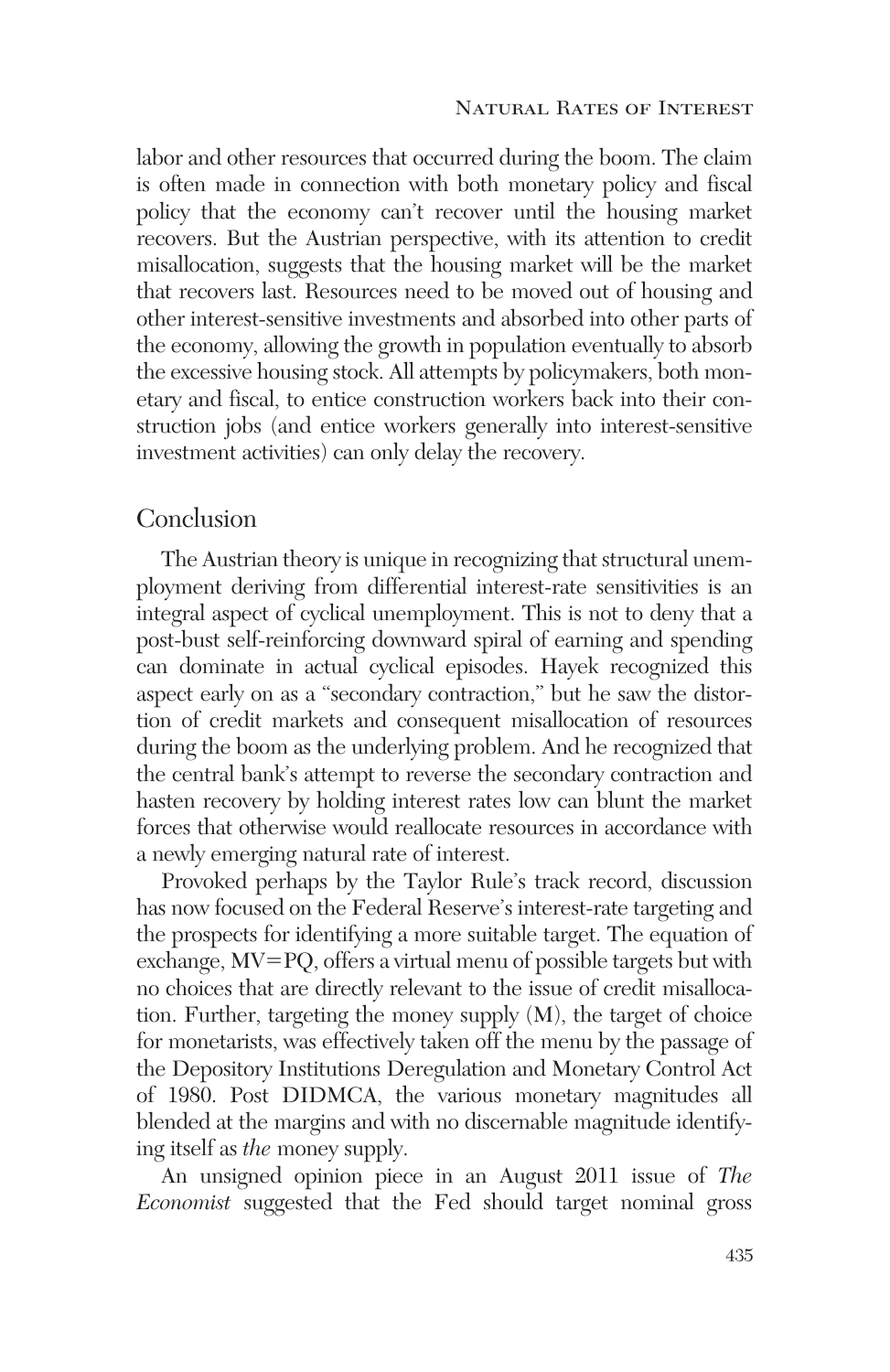domestic product, the dollar value of the economy's total output (rendered in the equation of exchange as PQ). The Fed "would set or be given a goal for how fast [PQ] should grow." The "generally preferred" inflation-rate target of 2 percent and "long-term potential growth of 2–3 percent" implies a PQ growth rate of 4–5 percent, a rate offered in the opinion piece as a "most likely" target rate. The very language in which this proposed re-targeting is set out is enough to kill all hope for this "Field of Dreams" operating procedure leading to long-run stability. The positive inflation rate (2 percent) has come to be "generally preferred" not because it promotes long-run sustainability but because it keeps the nominal rate high enough to allow for a significant rate reduction when the next downturn occurs. And the rough estimate of the economy's "potential growth rate" does not qualify as its "natural growth rate." In fact, there is no natural growth rate apart from the growth rate that corresponds to the natural rate of interest, which reflects the underlying real factors and hence is subject to change. In the face of changing real factors, striving for 4–5 percent PQ growth by injecting new money through credit markets would virtually guarantee further episodes of boom and bust. And in any case, there is no basis for supposing that a 4–5 percent growth rate of PQ would dutifully divide itself into a 2 percent inflation rate and a 2–3 percent real growth rate.

The more direct alternative proposal, according to which the Fed should simply adopt the natural rate of interest as its target, is, of course, all too facile. It misconceives the very nature of the natural rate. What would market rates of interest be in the absence of centrally controlled money and credit? It is only the market itself that can answer that question. And once the answer is so revealed, it would need no ratification by a central bank.

Finally, it is implausible that the Federal Reserve's policymakers, who could not tell whether we were in a bubble until it burst, could nonetheless determine the optimal policy for avoiding busts and then, once the busts come, for nursing the economy back to health. Given the policymakers' incentives, a central bank acts to extend an ongoing boom and then, when it eventually ends in a bust, to initiate another one. And if the market were allowed to nurse the economy back to macroeconomic health, a central bank even of the most beneficent sort could only hope to do no harm. The hope of achieving long-run sustainable growth can only rest on the prospects for decentralizing the business of banking.